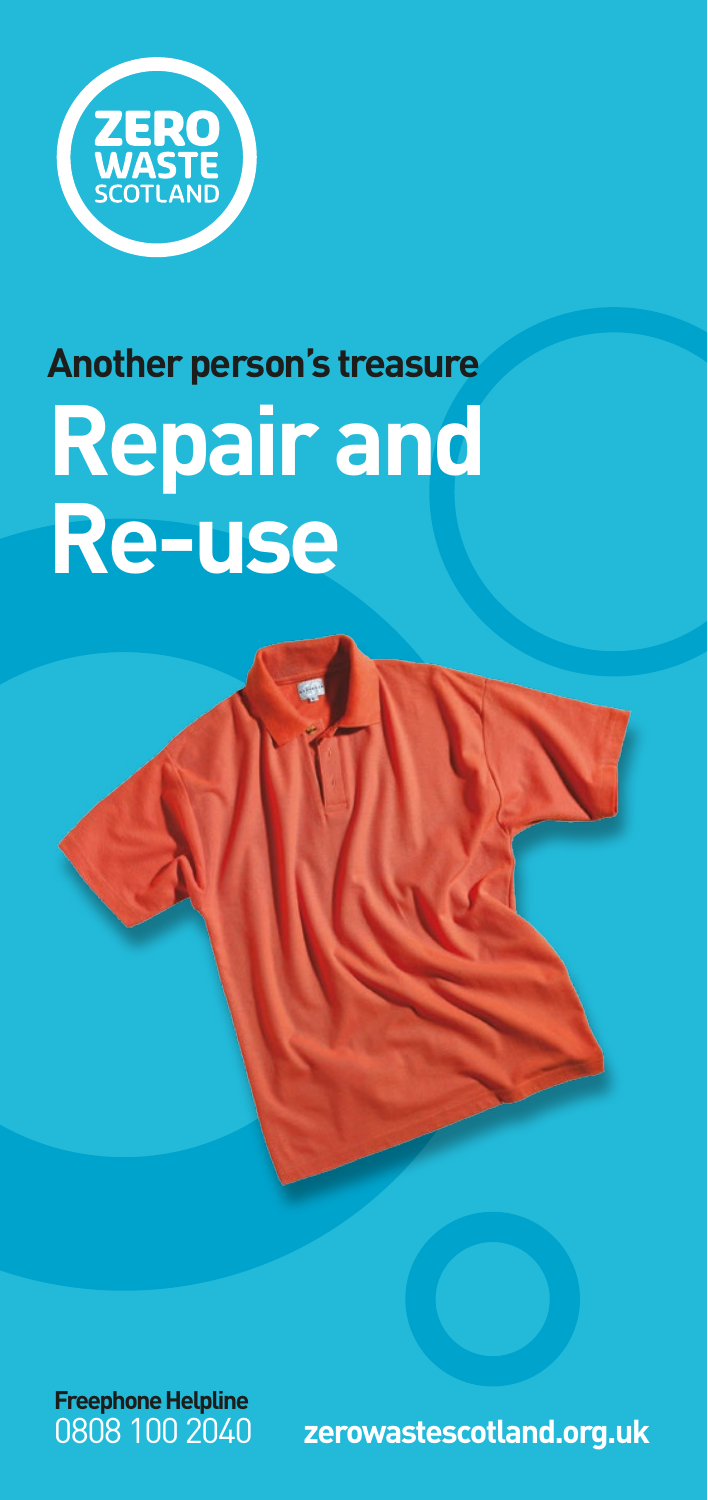# **Overview**

In modern Scottish society, we often throw away items which are still useable or which only require a small amount of repair to make them last longer. This wastes resources that could continue to be used or be used again. While recycling these materials is better than throwing them away, it is better still to re-use them first.

The re-use options available include:

- charity & second-hand shops
- scrap stores
- bring banks and recycling centres; and
- doorstep collections.

Repair facilities can be operated by businesses or charitable organisations and include: tailors, outlets repairing electrical goods and furniture refurbishers and upholsterers.

All sorts of materials can be reused whether they are ready to reuse just as they are or need a small amount of repair before being given a second life.

Materials collected can include: clothes, shoes, furniture, books, CDs, DVDs, games, bric-a-brac, electronic equipment and much more.

Charities, businesses, recycling bring-banks, Council recycling centres etc. accept different types of material for re-use so it is important to check what materials are accepted by your chosen recipient.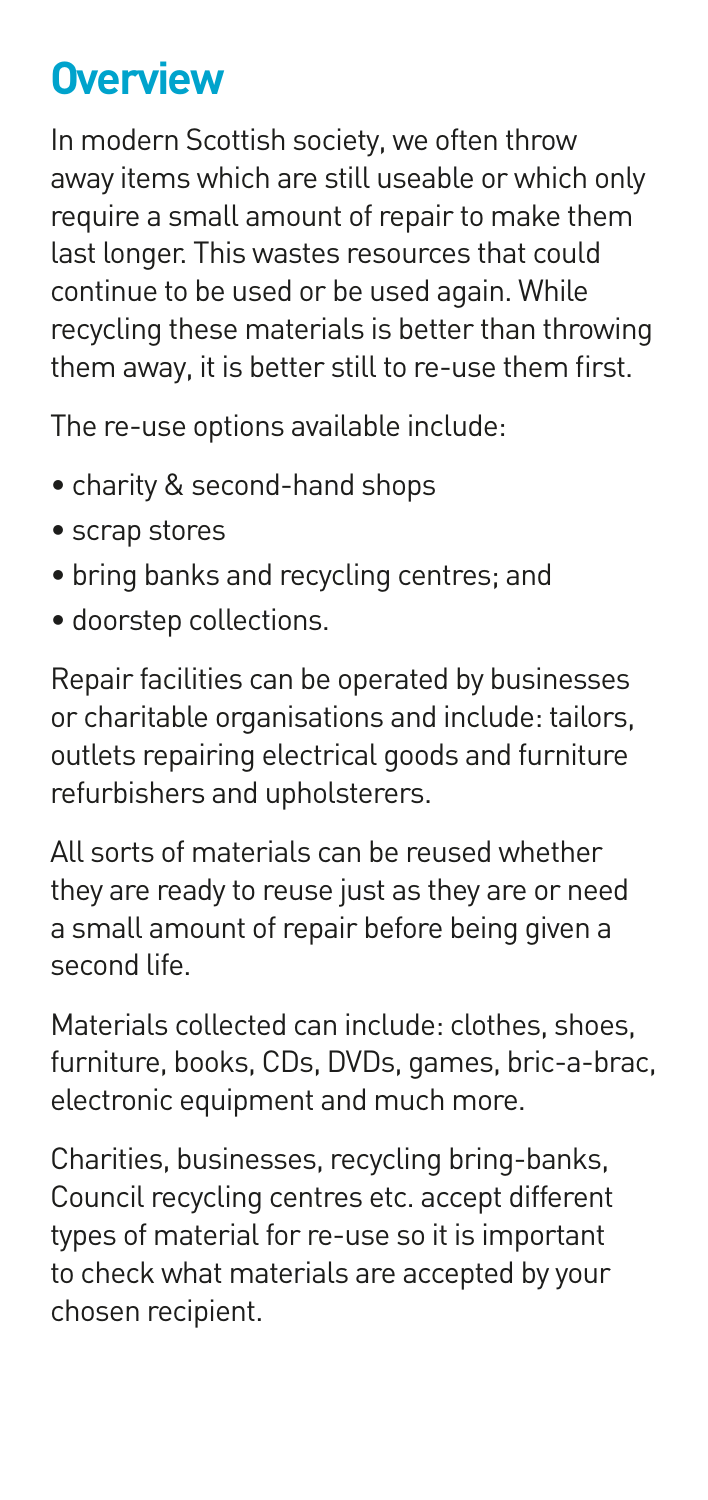# **What happens?**



Materials are donated directly or collected from the doorstep.

Re-usable goods are separated out and are sold on or provided free of charge to end-users.

> Repairable goods are separated out and refurbishment/ repair is carried out.

Repaired items are sold on or provided free of charge to end users.





Donated items which are not suitable for re-use or repair are recycled where possible or sent for thermal treatment or disposal.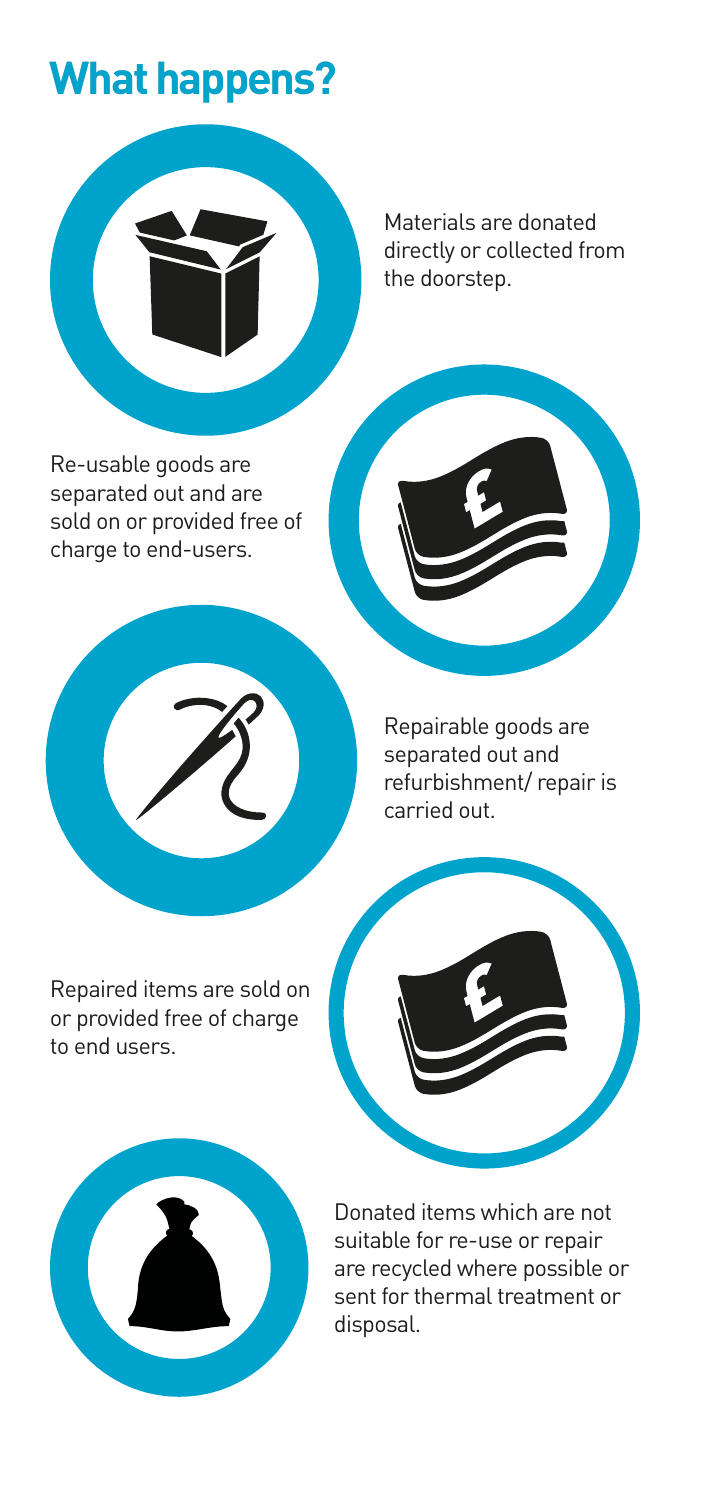# **What comes out?**



#### **Items ready for re-use:**

Depending on the organisation, items may be given away to those in need, sold to raise charitable funds or sold by a business.

#### **Items for recycling:**

Sometimes, items that are donated might not be of good enough quality for re-use. Some of these items might be suitable for recycling instead.





**Materials for disposal or thermal treatment:** Some poor quality goods might not be suitable for re-use, repair or recycling and in these cases, the item(s) will be sent for thermal treatment or disposal.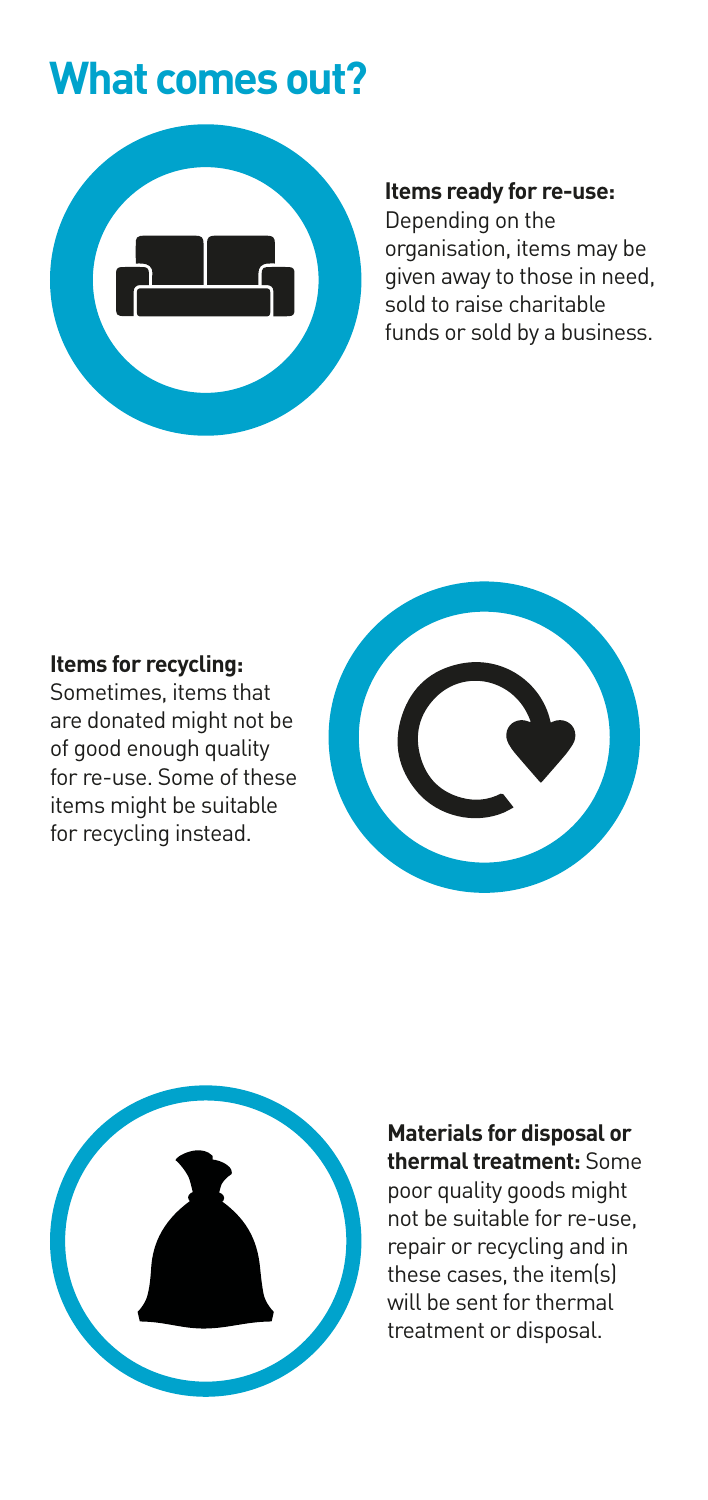# **Glossary**

# **Bring banks**

Often known as recycling points, these are facilities provided in well-used locations, such as supermarket car parks, that people can deposit paper, card, glass bottles etc. for recycling.

# **End-users**

The people or businesses that receive the goods to use.

# **Re-use**

Re-use is when items are used again in their current form or with minor repairs so that they are still functional in their original form. For example, refilling a bottle or using a second-hand table. Reuse is different to recycling, where materials are reprocessed and the resultant material is used to manufacture entirely new products.

# **Treatment**

A type of process which reduces the quantity of input material either by using heat (thermal treatment) or a biological process. They also produce heat, electricity, fertilisers or other outputs.